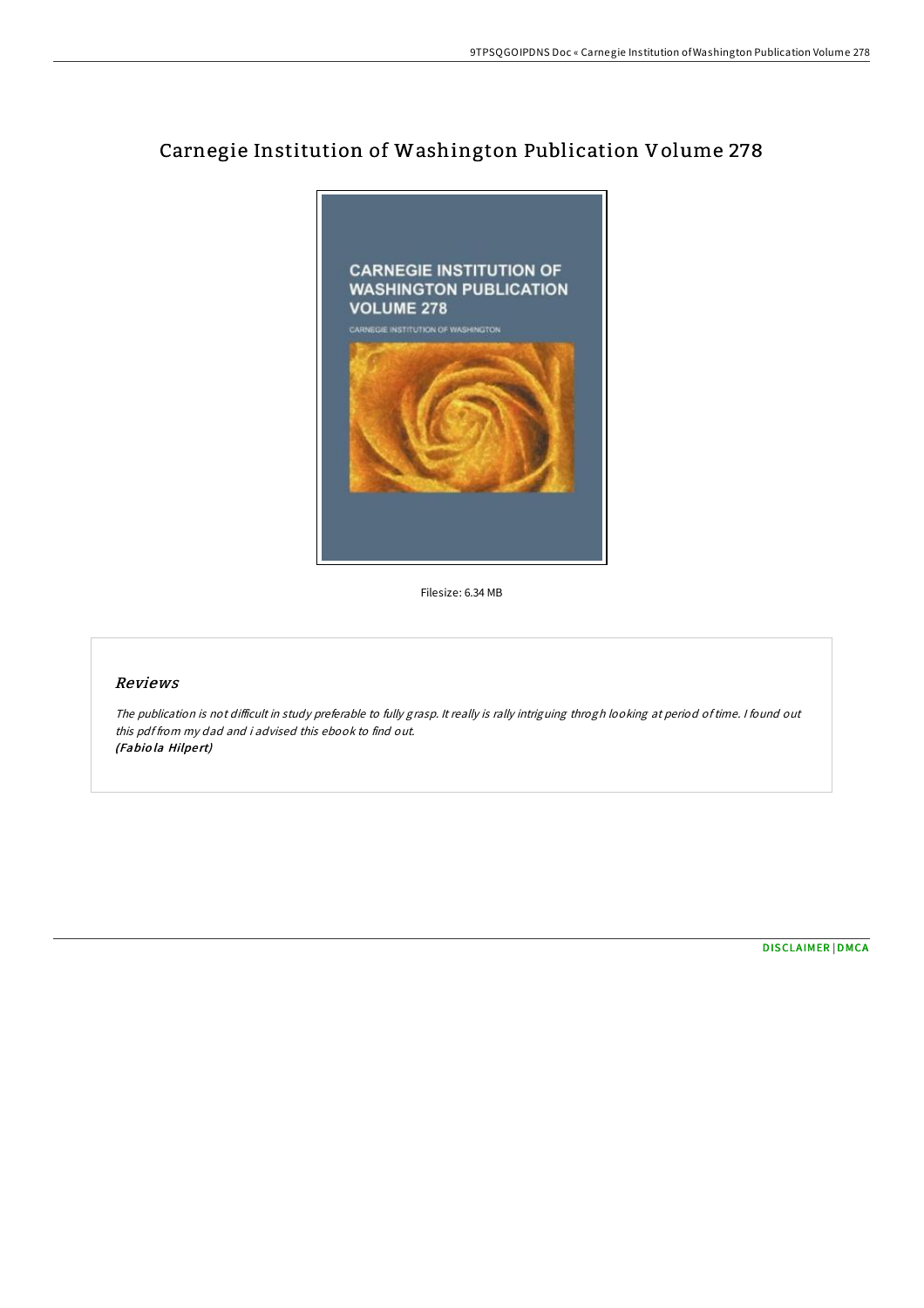## CARNEGIE INSTITUTION OF WASHINGTON PUBLICATION VOLUME 278



To save Carnegie Institution of Washington Publication Volume 278 PDF, make sure you access the hyperlink below and download the file or get access to other information which might be related to CARNEGIE INSTITUTION OF WASHINGTON PUBLICATION VOLUME 278 ebook.

Rarebooksclub.com, United States, 2012. Paperback. Book Condition: New. 246 x 189 mm. Language: English . Brand New Book \*\*\*\*\* Print on Demand \*\*\*\*\*.This historic book may have numerous typos and missing text. Purchasers can download a free scanned copy of the original book (without typos) from the publisher. Not indexed. Not illustrated. 1919 Excerpt: .been so blind. Thus, for example, the type jaunty having been recognized, suddenly in certain other stocks wings that have been passed over as imperfectly unfolded or only vaguely recognized as queer are seen to be sharply characterized jaunties. Again, of the 20 or so mutations previously found it had happened that only 2, rudimentary and truncate, bore much resemblance to each other, and we were then far less critical than now as to whether a new jaunty-like mutation was actually jaunty or only a mimic. To the genus jaunty there are now at least four well recognized species --jaunty, jaunty X (sex-linked), curled, and California curled. A similar mutating period for purple resulted in isolation of maroon as a distinct but very close mimic and the mutating period of arc brought forth arch, bow, arc2, depressed, and even other types distinct in inheritance though similar in appearance ( arcoids ). Table 23.--Pi, jaunty 9 X black?; Pi wild-type 99 + Pi wild-type cTcf. CHROMOSOME AND LOCUS OF JAUNTY. The fact that the gene for jaunty is carried by the second chromosome appeared in the F2 from the cross of a jaunty female to a black male, when a mass-culture of the Fi wildtype males and females gave a 2:1:1:0 F2 ratio (table 23). The F2 jaunty flies were mated to the F2 blacks, this being considered the most advantageous method of working for the double recessive black jaunty. In F3 only wild-type flies appeared. The...

B Read Carnegie Institution of Washington [Publicatio](http://almighty24.tech/carnegie-institution-of-washington-publication-v-6.html)n Volume 278 Online  $\blacksquare$ Download PDF Carnegie Institution of Washington [Publicatio](http://almighty24.tech/carnegie-institution-of-washington-publication-v-6.html)n Volume 278